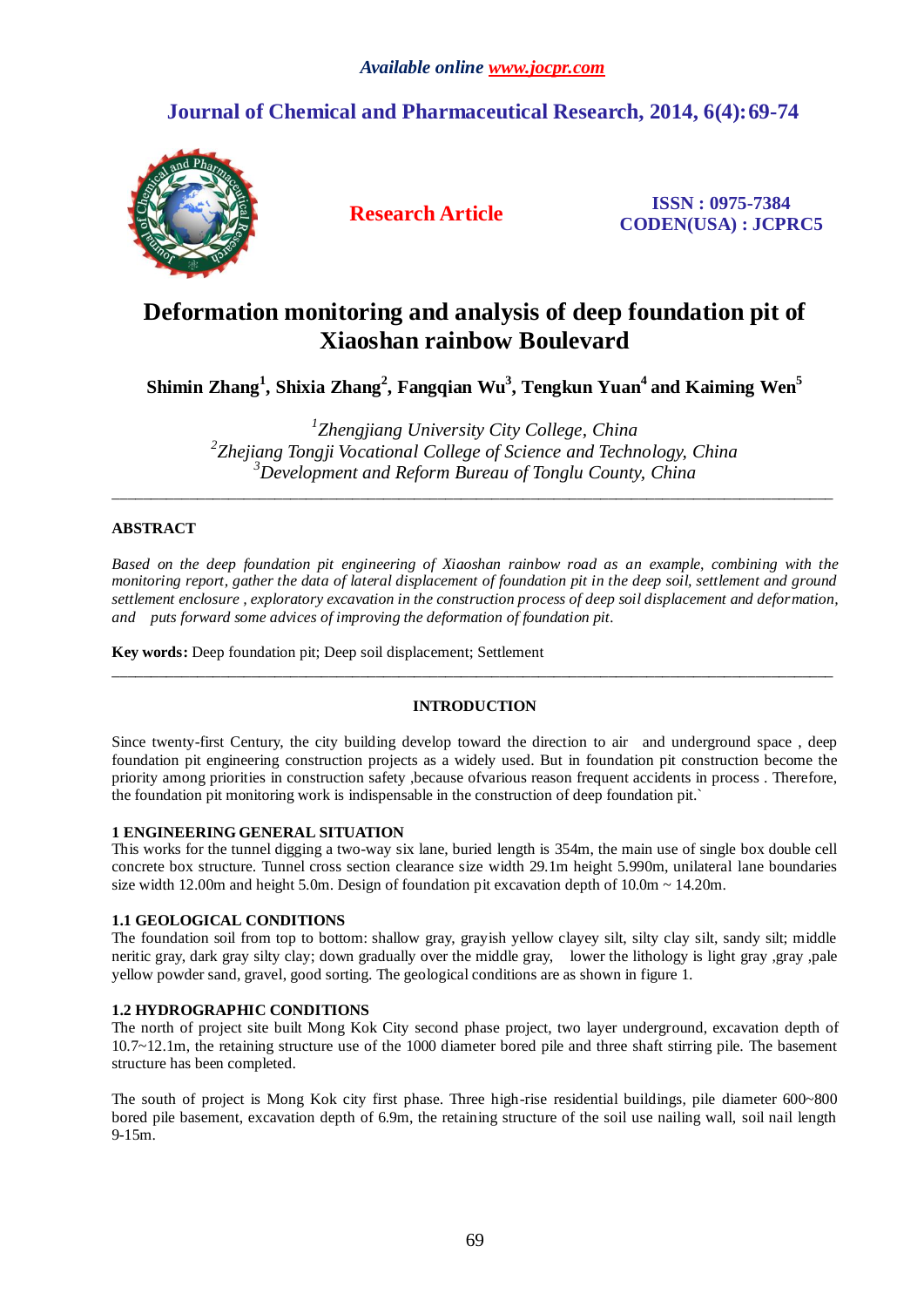

*\_\_\_\_\_\_\_\_\_\_\_\_\_\_\_\_\_\_\_\_\_\_\_\_\_\_\_\_\_\_\_\_\_\_\_\_\_\_\_\_\_\_\_\_\_\_\_\_\_\_\_\_\_\_\_\_\_\_\_\_\_\_\_\_\_\_\_\_\_\_\_\_\_\_\_\_\_*

**Fig. 1 Rainbow Road (mind of city road ~ workers road) section A geological profile**

East from the existing metro line two Hangzhou station is about 20m, the end shaft excavation depth 19.30m, the retaining structure of the 800 thick underground continuous wall, the wall depth 41m.

On the west side of the workers road and workers River, river water supply workers' Concrete DN400, a electric power supply of  $450 \times 150$  workers under the river.

## **1.3 STRUT STRUCTURE**

Combined with the characteristics of the project, according to the principle of"economic, security, convenience of construction" , the foundation pit use the retaining structure scheme of underground continuous wall and inner strut o, buried section 30 to 34 underground continuous wall with thickness of 600mm and two concrete strut buried section 17b to 29 underground continuous the wall thickness is 800mm and three concrete strut, the bottom using high pressure jet grouting pile of bar reinforcement, reinforcement depth of pit bottom down 5m.

## **2 MONITORING SCHEME**

## **2.1 MONITORING ITEMS AND ARRANGEMENT OF MEASURING POINT**

According to the engineering excavation depth, environmental characteristics, physical and mechanical properties of soil layer foundation index and strut design scheme, scheme of deep foundation pit monitoring and measurement point layout, as shown in Table 1 and Figure 2



**Fig. 2 Schematic diagram of monitoring points arrangement**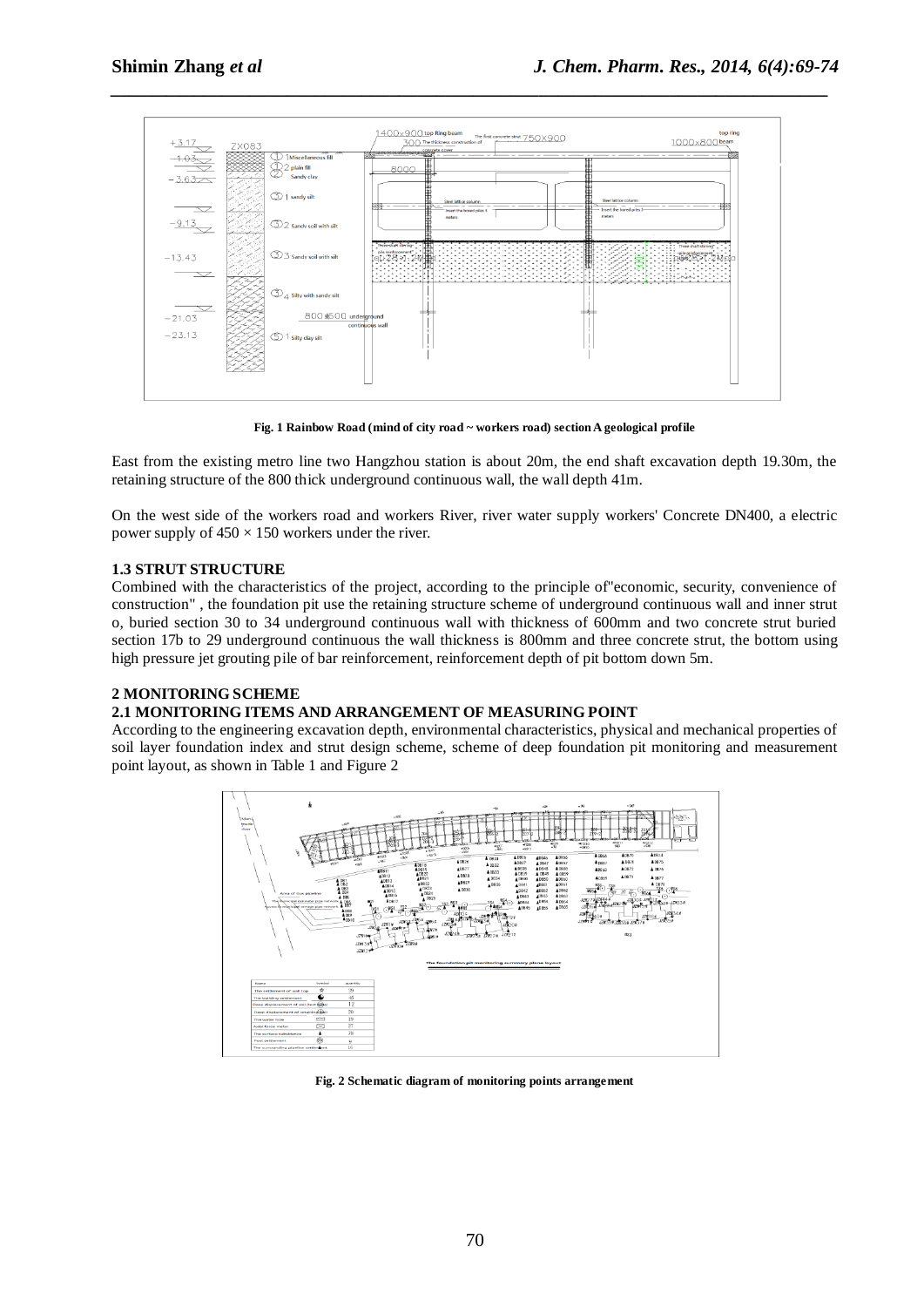| Serial<br>number | Monitoring project           |                                                         | measuring<br>points<br>number | Models<br>and<br>precision of testing<br>equipment         | Observation frequency                                                                                                          | Control standards                                       |  |
|------------------|------------------------------|---------------------------------------------------------|-------------------------------|------------------------------------------------------------|--------------------------------------------------------------------------------------------------------------------------------|---------------------------------------------------------|--|
| - 1              |                              | Monitoring of the<br>wall top settlement                | 39Point                       | electronic level                                           |                                                                                                                                | Cumulative<br>settlement 2.5cm<br>Rate 3mm/d            |  |
| $\overline{2}$   |                              | Monitoring<br>the<br>surface subsidence                 | 78Point                       | electronic level                                           | the<br>of<br>During<br>excavation<br>foundation pit<br>the 1time/day<br>pouring bottom 1time/2day                              | Cumulative<br>settlement 5.0cm<br>Rate 3mm/d            |  |
| $\overline{3}$   |                              | Post settlement                                         | 3Point                        | electronic level                                           |                                                                                                                                | Cumulative<br>settlement <sub>2.0cm</sub><br>Rate 3mm/d |  |
| $\overline{4}$   | Displacement monitoring      | The<br>building<br>settlement                           | 54Point                       | electronic level                                           | Beyond<br>the<br>excavation<br>of<br>foundation pit 1/3d During the<br>excavation of foundation pit 1/d<br>pouring bottom 1/2d | Cumulative<br>settlement1.0cm<br>Rate 2mm/d             |  |
| -5               |                              | Deep<br>lateral<br>displacement<br>of<br>retaining wall | 20Root                        | CX-06C Type Slip<br>inclinometer<br>The sensitivity of     | During<br>the<br>excavation<br>of<br>foundation pit the $2/d$ pouring                                                          | Cumulative<br>warning<br>value 5.0cm                    |  |
| 6                |                              | lateral<br>Deep<br>displacement                         | 12Root                        | the<br>sensor<br>$\cdot$<br>$0.02$ mm/8"                   | bottom $1/d$                                                                                                                   | Rate: 3mm/d                                             |  |
| $7\phantom{.0}$  | monitori<br>orce             | Strut axial force                                       | $27$ group                    | frequency recorder                                         | During<br>of<br>the<br>excavation<br>foundation pit<br>2/d<br>pouring<br>bottom 1/d                                            | Warning<br>value<br>$\cdot$<br>9000KN                   |  |
| 8                | observation<br>Pipeline      | Around<br>pipeline<br>settlement                        | 18point                       | electronic level                                           | the<br>of<br>During<br>excavation<br>foundation pit<br>1/d<br>pouring<br>bottom 1/2d                                           | Cumulative<br>settlement<br>3.0cm<br>Rate 3mm/d         |  |
| 9                | level<br>monitoring<br>Water | Groundwater level                                       | 19hole                        | Electronic<br>water<br>meter Precision:<br>1 <sub>cm</sub> | of<br>During<br>the<br>excavation<br>foundation pit the 1/d pouring<br>bottom $1/d$                                            | The cumulative warning<br>value: Rate: -500mm/d         |  |

#### **Table 1 monitoring items, equipment, observation frequency and control standards list**

*\_\_\_\_\_\_\_\_\_\_\_\_\_\_\_\_\_\_\_\_\_\_\_\_\_\_\_\_\_\_\_\_\_\_\_\_\_\_\_\_\_\_\_\_\_\_\_\_\_\_\_\_\_\_\_\_\_\_\_\_\_\_\_\_\_\_\_\_\_\_\_\_\_\_\_\_\_*

#### **2.2 MONITORING ALARM VALUE**

According to the design requirements of the project and the relevant standard requirements, the project monitoring and warning values are as follows:

(1) Soil and wall accumulated the maximum horizontal displacement  $\pm 50$ mm, or horizontal displacement for three consecutive days over 3mm/ days;

(2) The warning value of the settlement of ground surface horizontal displacement and the largest settlement is  $\pm$ 50mm ;

- (3) The maximum settlement warning value of the wall top settlement is  $\pm 25$ mm;
- (4) The maximum settlement warning value of surrounding buildings is  $\pm 10$ mm;
- (5) The maximum settlement of surrounding pipeline settlement warning value is  $\pm 30$ mm

(6) Strut axial force 9000kN

(7) The underground water level warning value one-day decline more than -500mm

## **3 ANALYSIS THE DATA OF STRUCTURE OF FOUNDATION PIT MONITORING 3.1 DEEP DISPLACEMENT LAW**

#### **3.1.1 INCLINOMETER EQUIPMENT AND PRINCIPLE**

Horizontal displacement of deep soil by burying the inclinometer pipe inclinometer monitoring. The inclinometer pipe is the use of special PVC rigid pipe , buried outside the foundation pit. As inclinometer tube at the bottom is a fixed point, the point relative to the bottom end of the displacement is the horizontal displacement . The following test methods: inclinometer sensor alignment direction of the lateral displacement guide groove, slipped the inclinometer gently to bottom of pipe, stop a moment to make it stable and test its readings, reading a time after each enhance the inclinometer every 0.5 meter , until the mouth of pipe. Then rotated the inclinometer 180 degrees into the same on the guide groove, according to the above method to repeat the test a time, in order to eliminate the instrument error.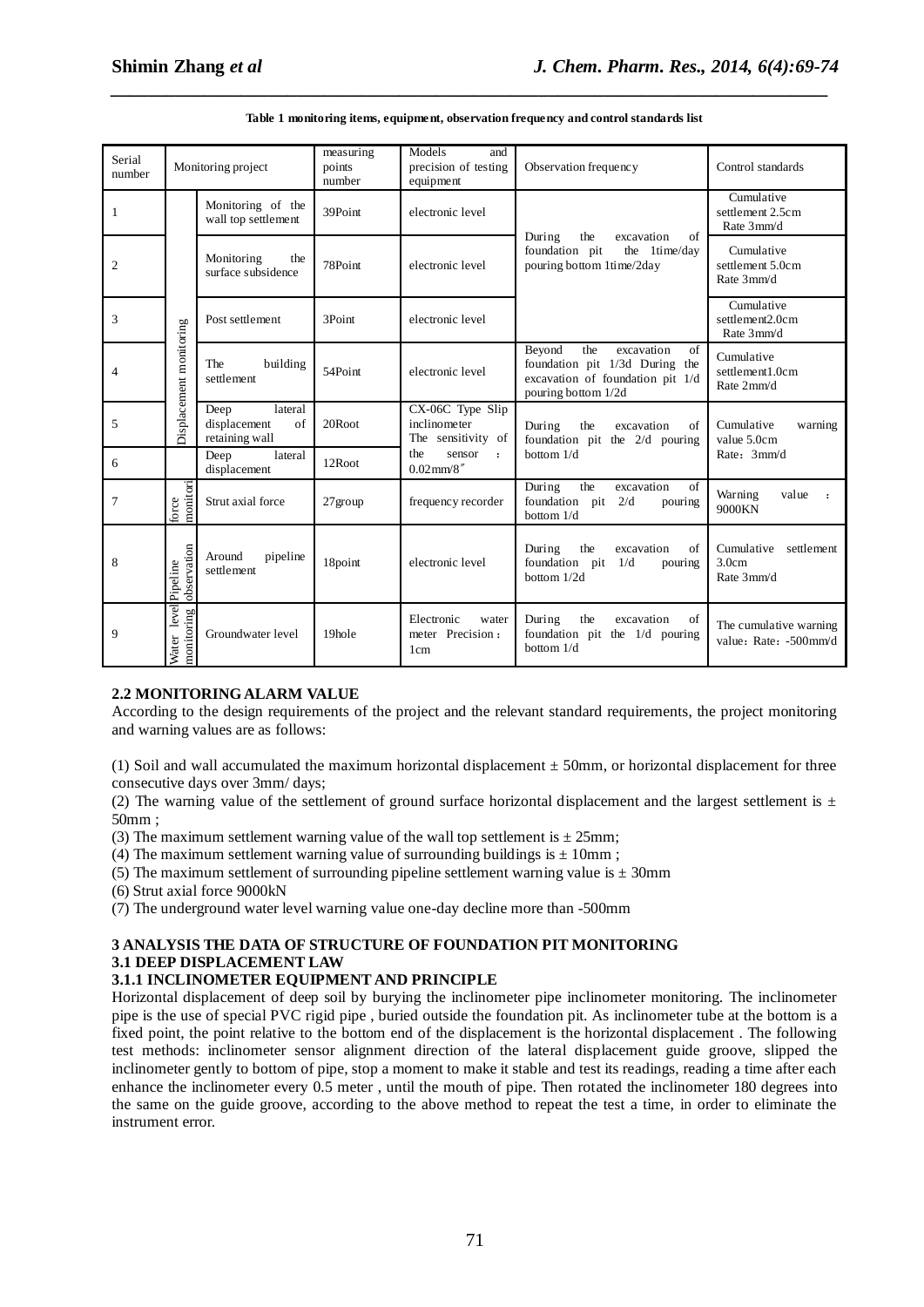

*\_\_\_\_\_\_\_\_\_\_\_\_\_\_\_\_\_\_\_\_\_\_\_\_\_\_\_\_\_\_\_\_\_\_\_\_\_\_\_\_\_\_\_\_\_\_\_\_\_\_\_\_\_\_\_\_\_\_\_\_\_\_\_\_\_\_\_\_\_\_\_\_\_\_\_\_\_*

**Fig. 4 principle diagram inclinometer**

#### **3.1.2 INCLINOMETER MONITORING RESULTS**

| Table 2 results of inclinometer monitoring |
|--------------------------------------------|
|--------------------------------------------|

| Hole number              |                | CX2           | CX <sup>3</sup>  | CX4              |
|--------------------------|----------------|---------------|------------------|------------------|
| The maximum displacement | 38.58          | 41.16         | 44.71            | 36.59            |
| Depth                    | 7.0m           | 14.0m         | 6.0 <sub>m</sub> | 7.0 <sub>m</sub> |
| Date of occurrence       | $13 - 12 - 17$ | $13 - 12 - 4$ | $13 - 12 - 17$   |                  |

Through the comparison of displacement monitoring alarm value, in the whole construction process, deep soil displacement does not exceed the alarm value.

#### **3.1.3 ANALYSIS OF DATA**

According to the result of soil horizontal displacement curve, can obtain the following results:

From the deep soil displacement curve can be seen, the soil displacement with depth increase the horizontal displacement increases gradually, until it reaches the peak lateral displacement in the interval (-6m\_\_-10m). In the cx3 curve, the cumulative displacement of deep level (44.71mm, depth at -6.0m), is the engineering foundation pit of the strut structure of the maximum lateral displacement of wall during the construction.





**Figure 5 CX3 Horizontal displacement of deep soil duration curve Figure 6 CX4 Horizontal displacement of deep soil duration curve**

When the curve reaches the peak displacement, deep soil displacement decreased gradually along with the depth increasing lateral displacement, in this process, the displacement curve close to zero displacement, and reflects the positive displacement trend in some curve. This shows that when the depth increases, the soil displacement will reduce or stable at a fixed value.

During the construction process, deep soil displacement does not exceed the alarm value, the soil displacement in a safe state.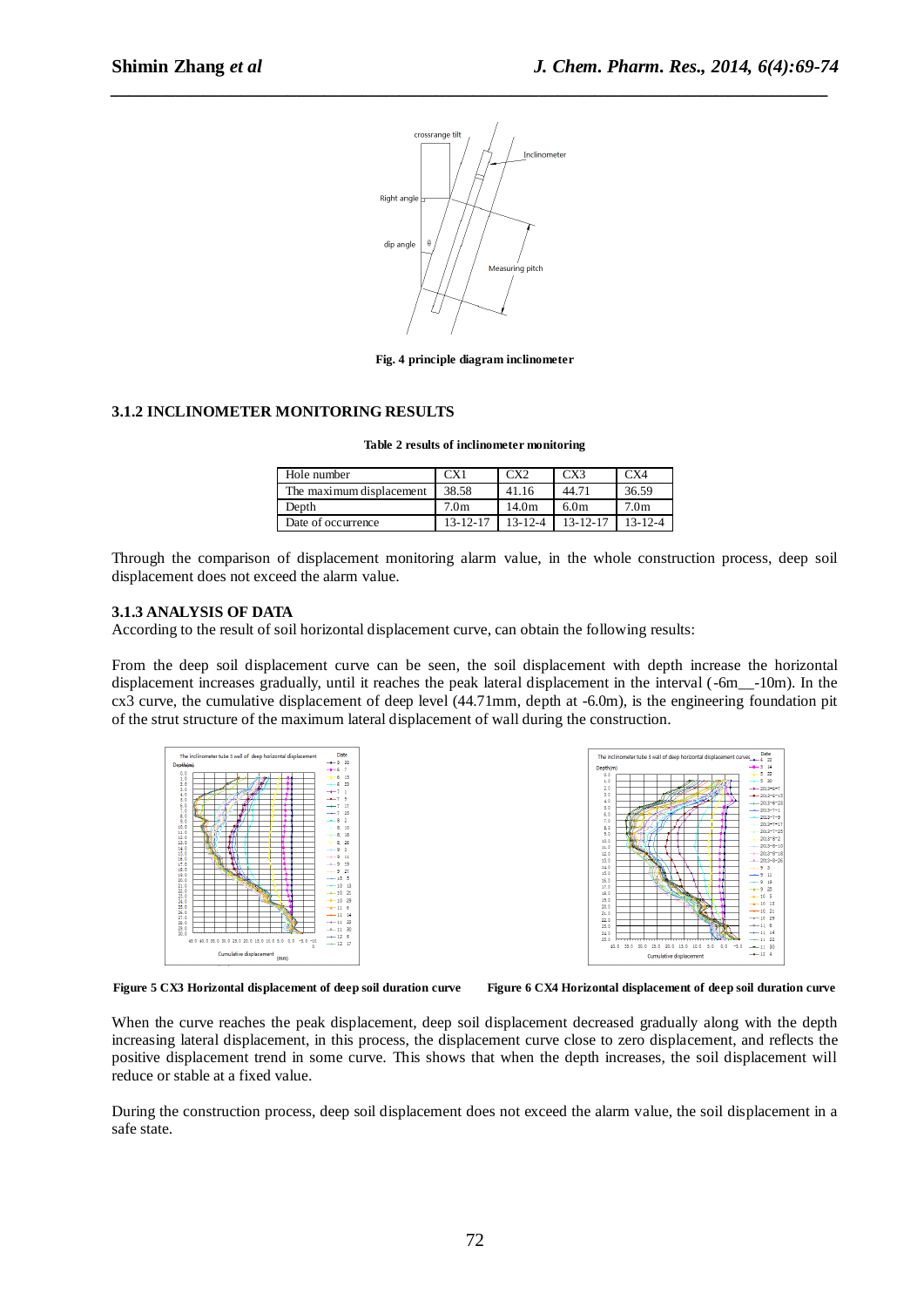#### **3.2 BUILDINGS AND PIPELINE SETTLEMENT 3.2.1 SETTLEMENT OBSERVATION RESULTS**

(Fig. WH20, JZW2, DB4 point, YS5 sedimentation diagram)









**Fig. 9 fence settlement curve Figure 10 the surrounding buildings settlement** 



**Figure 11 the surface settlement curve Fig. 12 rainwater pipe settling curve** 

#### **3.2.2 ANALYSIS OF SETTLEMENT REGULARITY AND REASONS**

#### *(1)The settlement of retaining structure*

In the process of foundation pit construction , settlement with the retaining structure construction process forward and increase gradually, cumulative subsidence quantity of WH20 test points (Figure 9) is 15.4mm, reach the maximum settlements of construction process, but still more than monitoring alarm value. Enclosure structure settlement did not increase with the construction time of growth, but with the change of the construction progress and change. As in the WH20 test points to achieve maximal settlement, is the time for the construction side of the roof construction, influence on the retaining structure is relatively large.

*\_\_\_\_\_\_\_\_\_\_\_\_\_\_\_\_\_\_\_\_\_\_\_\_\_\_\_\_\_\_\_\_\_\_\_\_\_\_\_\_\_\_\_\_\_\_\_\_\_\_\_\_\_\_\_\_\_\_\_\_\_\_\_\_\_\_\_\_\_\_\_\_\_\_\_\_\_*

#### *(2)The surrounding buildings settlement*

The surrounding buildings, the maximum settlement is JZW2 measuring point (Figure 10), the cumulative subsidence quantity is -8.8mm, the settlement and the rate is normal, but not exceeding the design warning value ( $\pm$ ) 10mm). Foundation soil are the main factors that influence the settlement of buildings, mainly in the first and second layers of soil process, JZW2 measured settlement changes, and after the top plate and the bottom plate in the process of construction, building settlement is relatively small, show a steady trend.

#### *(3)The ground surface settlement and the settlement of pipeline*

In the process of pit excavation, the surrounding ground and pipeline accumulated settlement is obvious, located in 9 floor surface DB1-DB25 section, in the excavation of the first layer to the third layer of soil during the rate increased significantly, the cumulative values are between -5.2mm to -34.3mm. Through comprehensive analysis, due to the Mong Kok city an area surrounding the road backfill is loose, the cross section of the deep partial excavation caused increasing trend. By December 17, 2013, the cumulative maximum ground surface settlement for DB4 points of measurement, the settlement of -48.9mm, did not exceed the warning value design ( $\pm$ 50mm), the maximum total settlement of pipeline for YS5 points of measurement, the accumulative settlement -29.1mm, did not exceed the alarm value design  $(\pm 30$ mm).

#### **CONCLUSION**

(1)In the process of foundation pit construction, both the deep ground displacement or a settlement strut structure will change. So real-time monitoring to master dynamic construction, monitoring and analysis of the content, guiding the follow-up construction plays an important role in the development of the whole construction process.

(2)Began of foundation pit construction , for foundation pit soil after construction, construction to the floor as soon